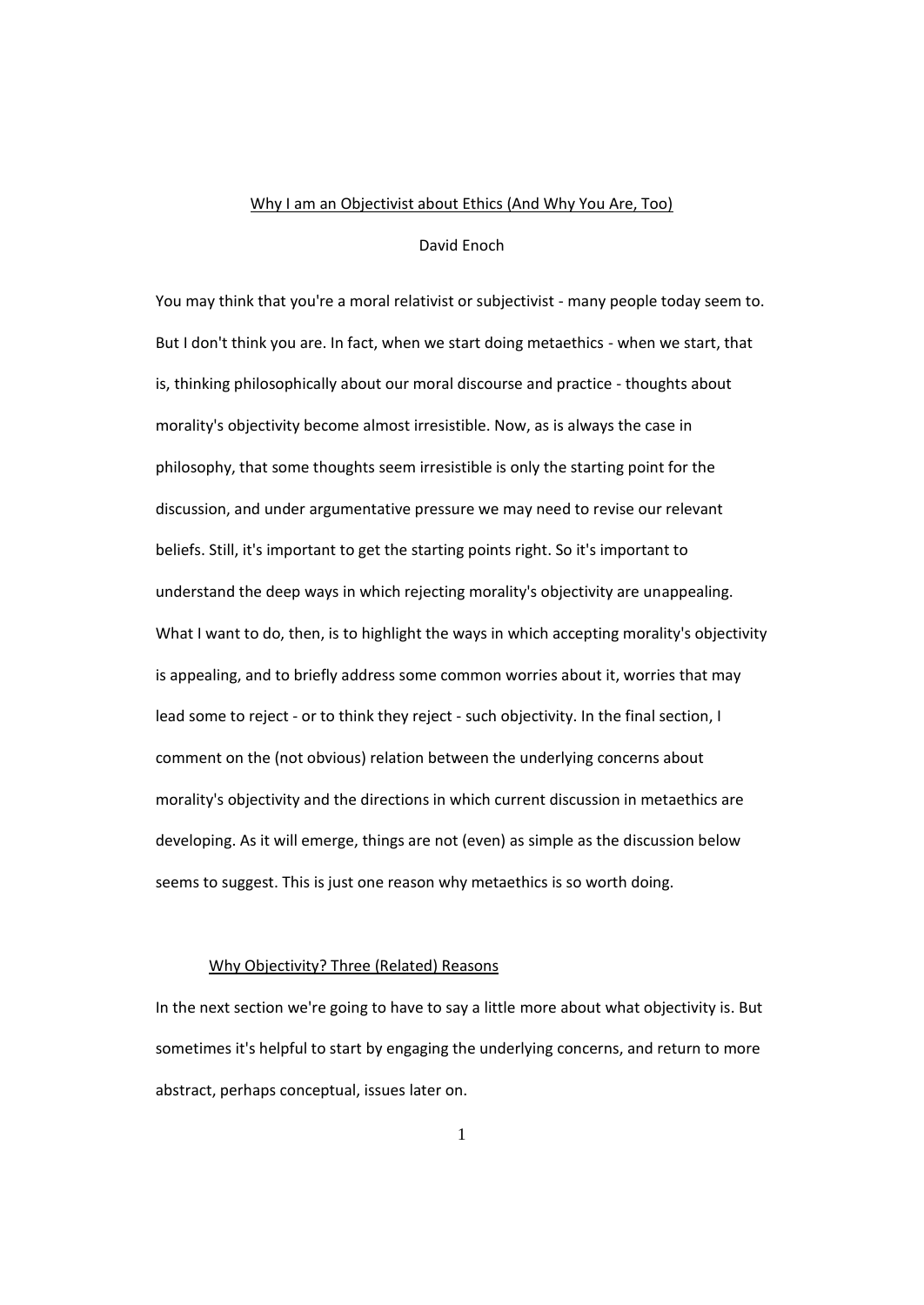### 1.1 The Spinach Test

Consider the following joke (which I borrow from Christine Korsgaard): A child hates spinach. He then reports that he's glad he hates spinach. To the question "Why?" he responds: "Because if I liked it, I would have eaten it; and it's yucky!".

In a minute we're going to have to annoyingly ask why the joke is funny. For now, though, I want to highlight the fact that similar jokes are not always similarly funny. Consider, for instance, someone who grew up in the twentieth-century West, and who believes that the earth revolves around the sun. Also, she reports to be happy she wasn't born in the Middle Ages, "because had I grown up in the Middle Ages, I would have believed that the earth is in the center of the universe, and that belief is false!". To my ears, the joke doesn't work in this latter version (try it on your friends!). The response in the earth-revolves-around-the-sun case sounds perfectly sensible, precisely in a way in which the analogous response does not sound sensible in the spinach case.

We need one last case. Suppose someone grew up in the US in the late twentieth century, and rejects any manifestation of racism as morally wrong. He then reports that he's happy that that's when and where he grew up, "because had I grown up in the 18th century, I would have accepted slavery and racism. And these things are wrong!" How funny is this third, last version of the joke? To my ears, it's about as (un)funny as the second one, and nowhere nearly as amusing as the first. The response to the question in this last case (why he is happy that he grew up in the  $20<sup>th</sup>$  century)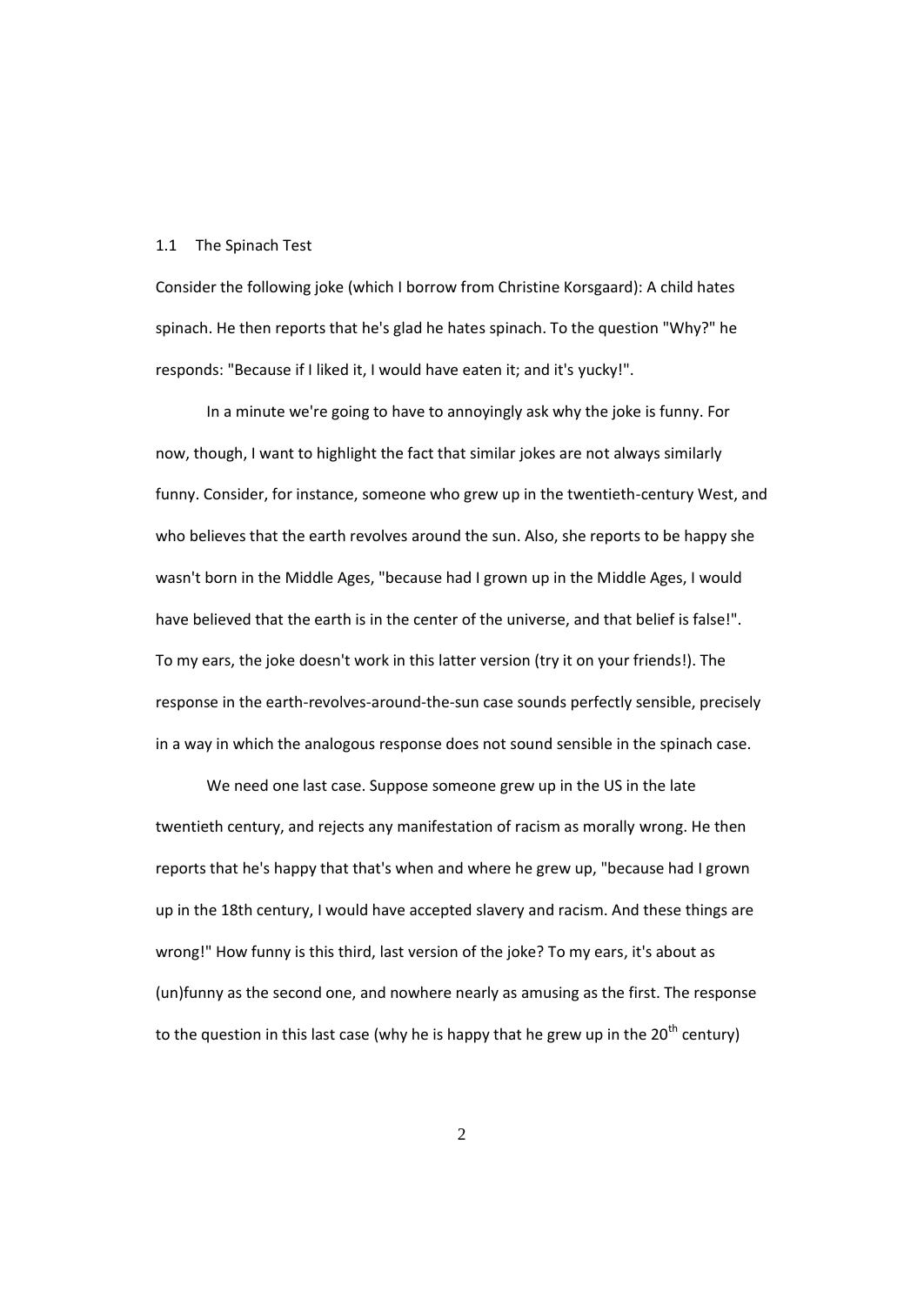seems to me to make perfect sense, and I suspect it makes sense to you too. And this is why there's nothing funny about it.

OK, then, why is the spinach version funny and the others are not? Usually, our attitude towards our own likings and dislikings (when it comes to food, for instance) is that it's all about us. If you don't like spinach, the reason you shouldn't have it is precisely that you don't like it. So if we're imagining a hypothetical scenario in which you do like it, then you no longer have any reason not to eat it. This is what the child in the first example gets wrong: He's holding fixed his dislike for spinach, even in thinking about the hypothetical case in which he likes spinach. But because these issues are all about him and what he likes and dislikes, this makes no sense.

But physics is different: What we want, believe or do – none of this affects the earth's orbit. The fact that the earth revolves around the sun is just not about us at all. So it makes sense to hold this truth fixed even when thinking about hypothetical cases in which you don't believe it. And so it makes sense to be happy that you aren't in the Middle Ages, since you'd then be in a situation in which your beliefs abut the earth's orbit would be false (even if you couldn't know that it is). And because this makes sense, the joke isn't funny.

And so we have the spinach test: About any relevant subject matter, formulate an analogue of the spinach joke. If the joke works, this seems to indicate that the subject matter is all about us and our responses, our likings and dislikings, our preferences, and so on. If the joke doesn't work, the subject matter is much more objective than that, as in the astronomy case. And when we apply the spinach test to a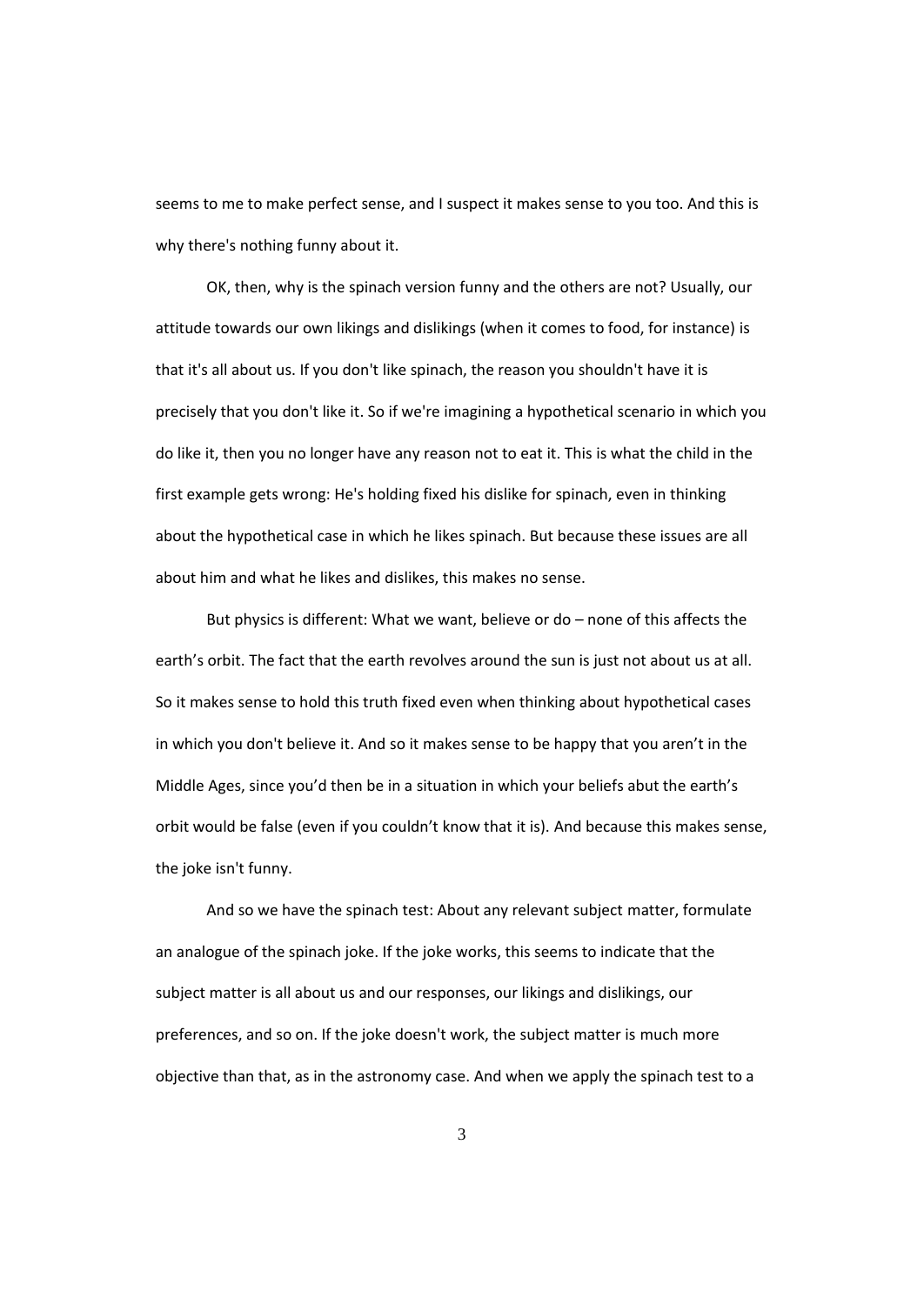moral issue (like the moral status of racism), it seems to fall squarely on the objective side.

(Exercise: Think about your taste in music, and formulate the spinach test for it. Is the joke funny?)

## 1.2 Disagreement and Deliberation

We sometimes engage in all sorts of disagreements. Sometimes, for instance, we may engage in a disagreement about even such silly things as whether bitter chocolate is better than milk chocolate. Sometimes we disagree about such things as whether human actions influence global warming. But these two kinds of disagreement are very different. One way of seeing this is thinking about what it feels like from the inside to engage in such disagreements. In the chocolate case, it feels like stating one's own preference, and perhaps trying to influence the listener into getting his own preferences in line. In the global warming case, though, it feels like trying to get at an objective truth, one that is there anyway, independently of our beliefs and preferences. (Either human actions contribute to global warming, or they don't, right?)

And so another test suggests itself, a test having to do with what it *feels like* to engage in disagreement (or, as we sometimes say, with the *phenomenology* of disagreement).

But now think of some serious moral disagreement - about the moral status of abortion, say. Suppose, then, that you are engaged in such disagreement. (It's important to imagine this from the inside, as it were - don't imagine looking from the outside at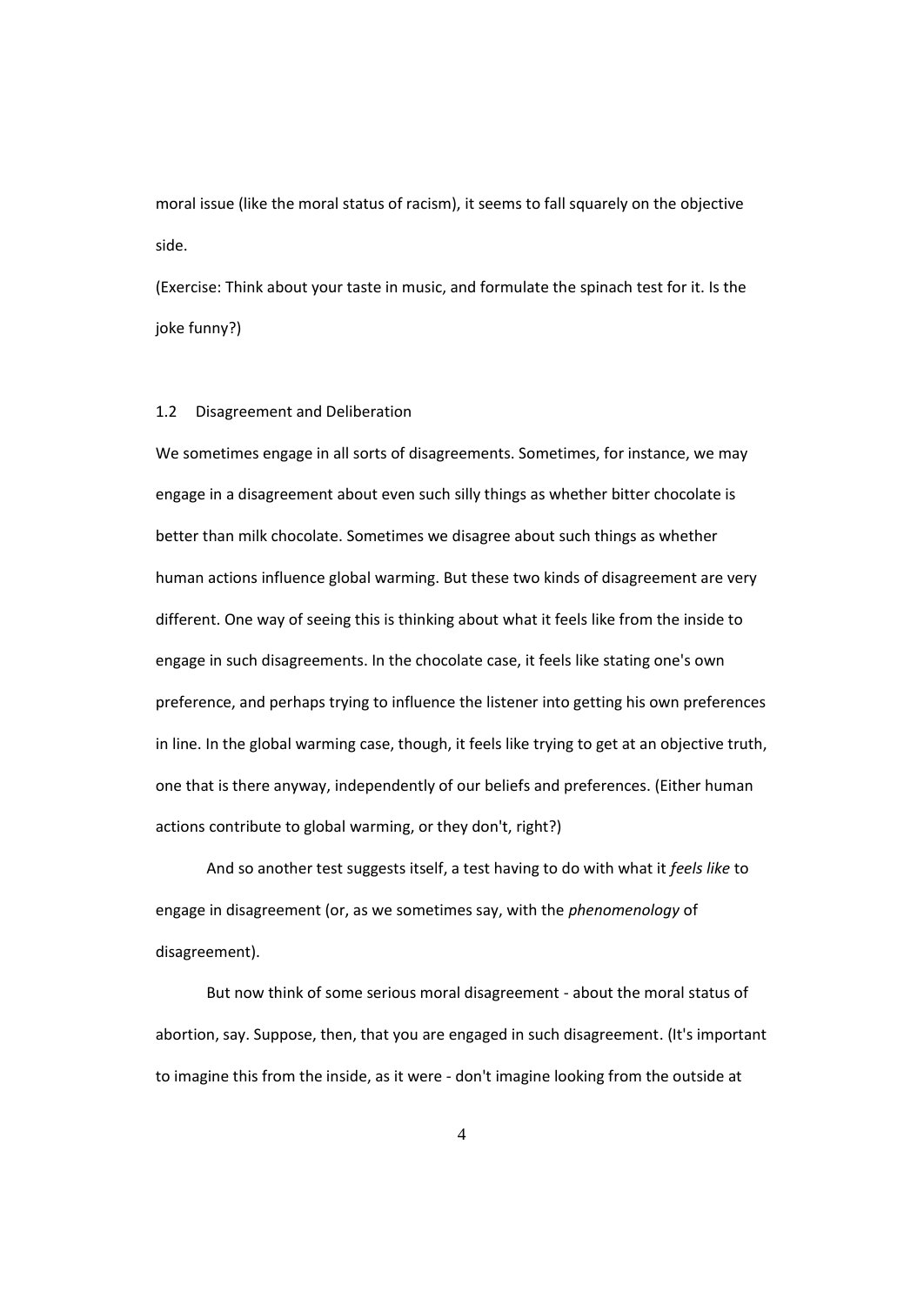two people arguing over abortion; think what it's like to be engaged in such argument yourself, if not about abortion, then about some other issue you care deeply about). Perhaps you think that there is nothing wrong with abortion, and you're arguing with someone who thinks that abortion is morally wrong. What does such disagreement feel like? In particular, does it feel more like disagreeing over which chocolate is better, or like disagreeing over factual matters, like whether human actions contribute to global warming?

Because this question is a phenomenological one (that is, it's about what something feels like from the inside), I can't answer this question for you. You have to think about what it feels like for you when you are engaged in moral disagreement. But I can say that in my case such moral disagreement feels exactly like the one about global warming - it's about an objective matter of fact, that exists independently of us and our disagreement. It is in no way like disagreeing over the merits of different kinds of chocolate. And I think I can rather safely predict that this is how it feels for you too. So on the phenomenology-of-disagreement test as well, morality seems to fall on the objective side.

In fact, we may be able to take disagreement out of the picture entirely. Suppose there is no disagreement - perhaps because you're all by yourself trying to make your mind about what to do next. In one case, you're thinking about what kind of chocolate to get. In another, you're choosing between buying a standard car and a somewhat more expensive hybrid car (whose effect on global warming, if human actions contribute to global warming, is less destructive). Here too there's a difference: In the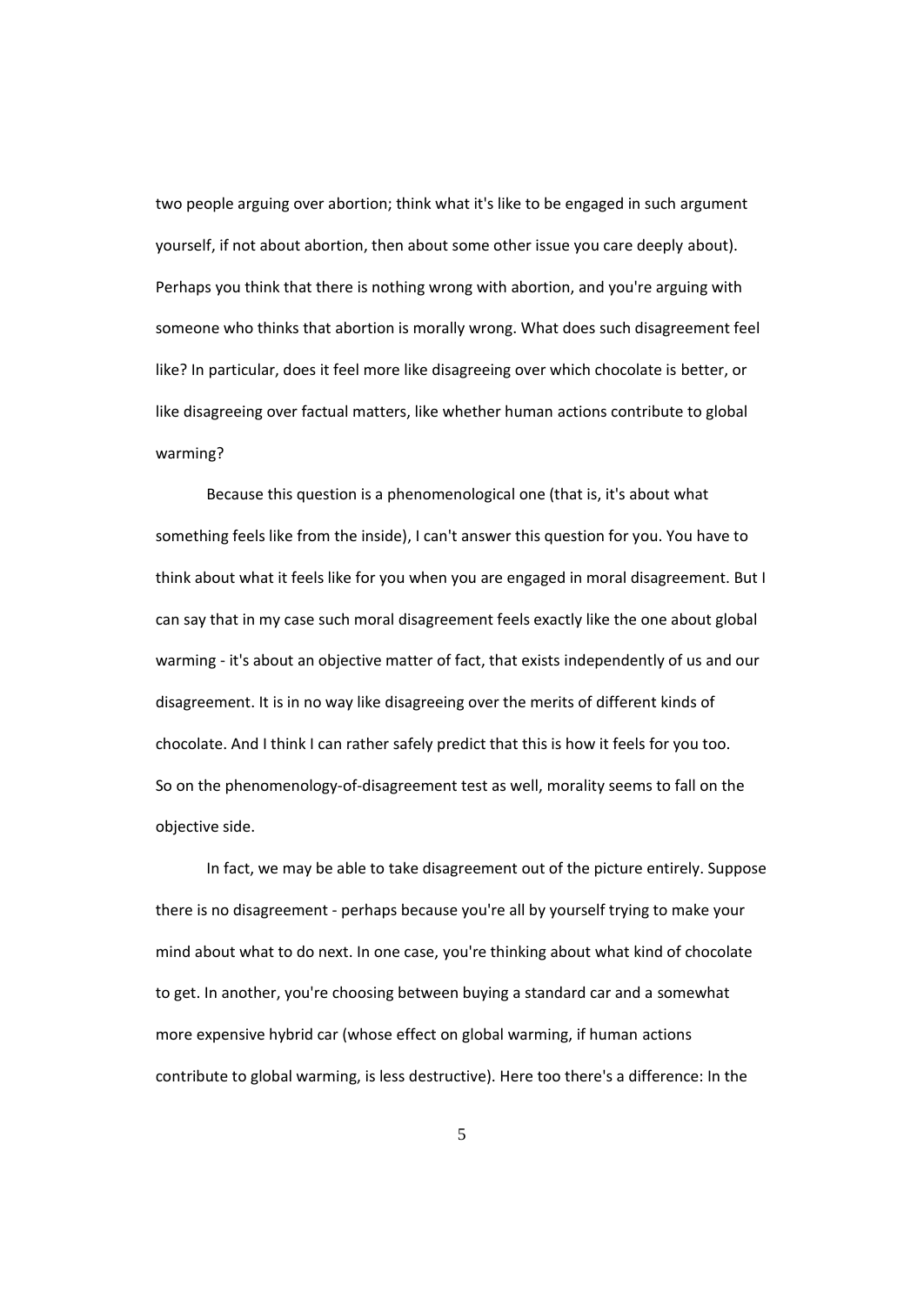first case, you seem to be asking questions about yourself and what you like more (in general, or right now). In the second case, you need to make up your mind about your own action, of course, but you're asking yourself questions about objective matters of fact that do not depend on you at all - in particular, about whether human actions affect global warming.

Now consider a third case, in which you're tying to make up your mind about having an abortion, or advising a friend who is considering an abortion. So you're wondering whether abortion is wrong. Does it feel like asking about your own preferences, or like an objective matter of fact? Is it more like the chocolate case or like the hybrid car case? If, like me, you answer that it's much more like the hybrid car case, then you think, like me, that the phenomenology of deliberation too indicates that morality is objective.

(Exercise: think about your taste in music again. In terms of the phenomenology of disagreement and deliberation, is it on the objective side?)

# 1.3 Would It Still Have Been Wrong If...?

Top hats are out of fashion. This may be an interesting, perhaps even practically relevant, fact - it may, for instance, give you reason to wear a top hat (if you want to be special) or not to (if not). But think about the following question: Had our fashion practices been very different - had we all worn top hats, thought they were cool, and so on - would it still have been true that top hats are out of fashion? The answer, it seems safe to assume, is "no".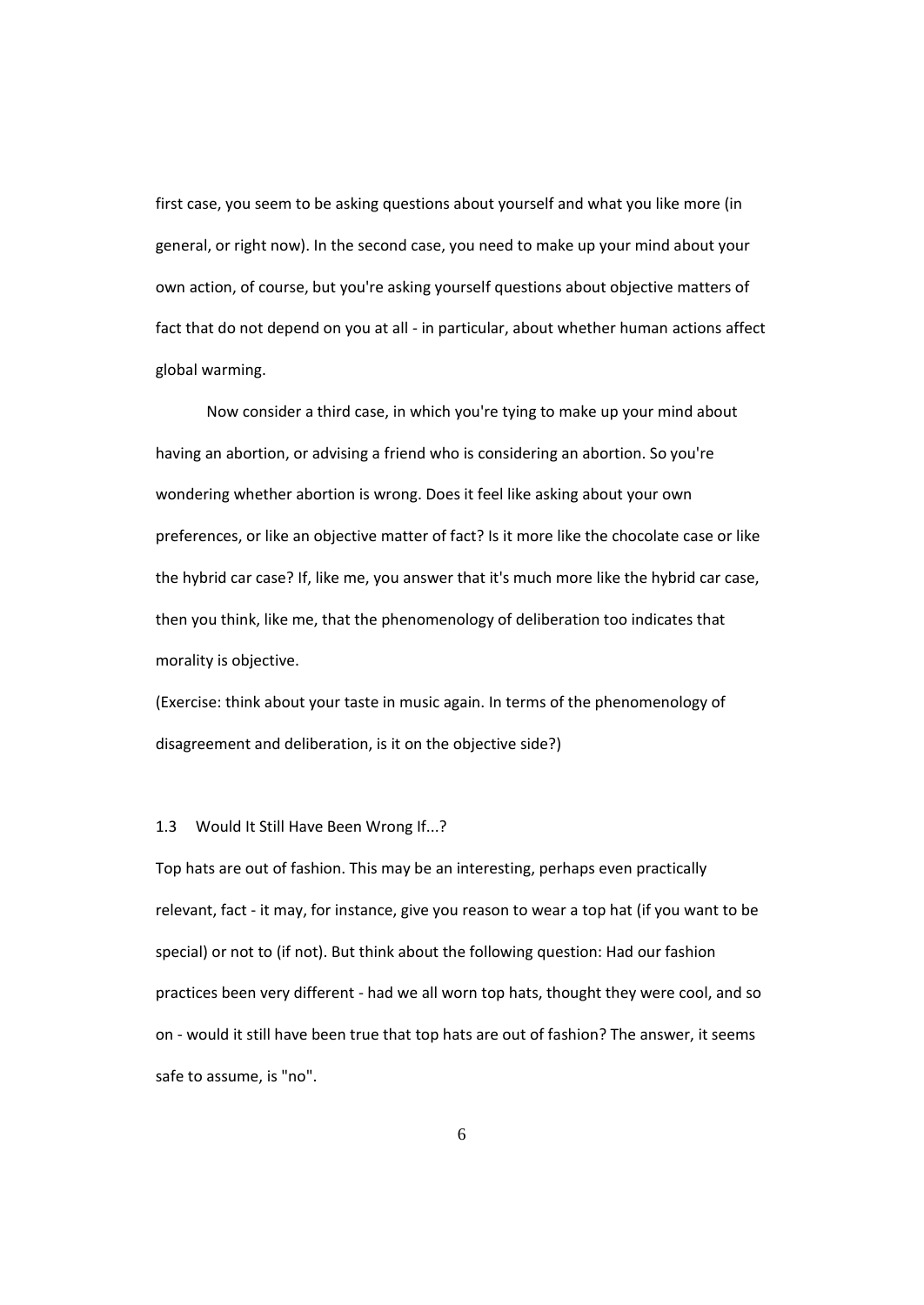Smoking causes cancer. This is an interesting, practically relevant, fact - it most certainly gives you a reason not to smoke, or perhaps to stop smoking. Now, had our relevant practices and beliefs regarding smoking been different - had we been ok with it, had we not banned it, had we thought smoking was actually quite harmless - would it still have been true that smoking causes cancer? I take it to be uncontroversial that the answer is "yes". The effects of smoking on our health do not depend on our beliefs and practices in anything like the way in which the fashionability of top hats does. Rather, it is an objective matter of fact.

And so we have a third objectivity test: One in terms of the relevant "what if" sentences (or *counterfactuals*, as they are often called), such as "Had our beliefs and practices been very different, would it still have been true that so-and-so?". Let's apply this test to morality, then.

Gender-based discrimination is wrong. I hope you agree with me on this (if you don't, replace this with a moral judgment you're rather confident in). Would it still have been wrong had our relevant practices and beliefs been different? Had we been all for gender-based discrimination, would that have made gender-based discrimination morally acceptable? Of course, in such a case we would have *believed* that there's nothing wrong with gender-based discrimination. But would it *be* wrong? To me it seems very clear that the answer is "Yes!" Gender-based discrimination is just as wrong in a society where everyone believes it's morally permissible. (This, after all, is why we would want such a society to change, and why, if we are members, we would fight for reform.) The problem in such a society is precisely that its members miss something so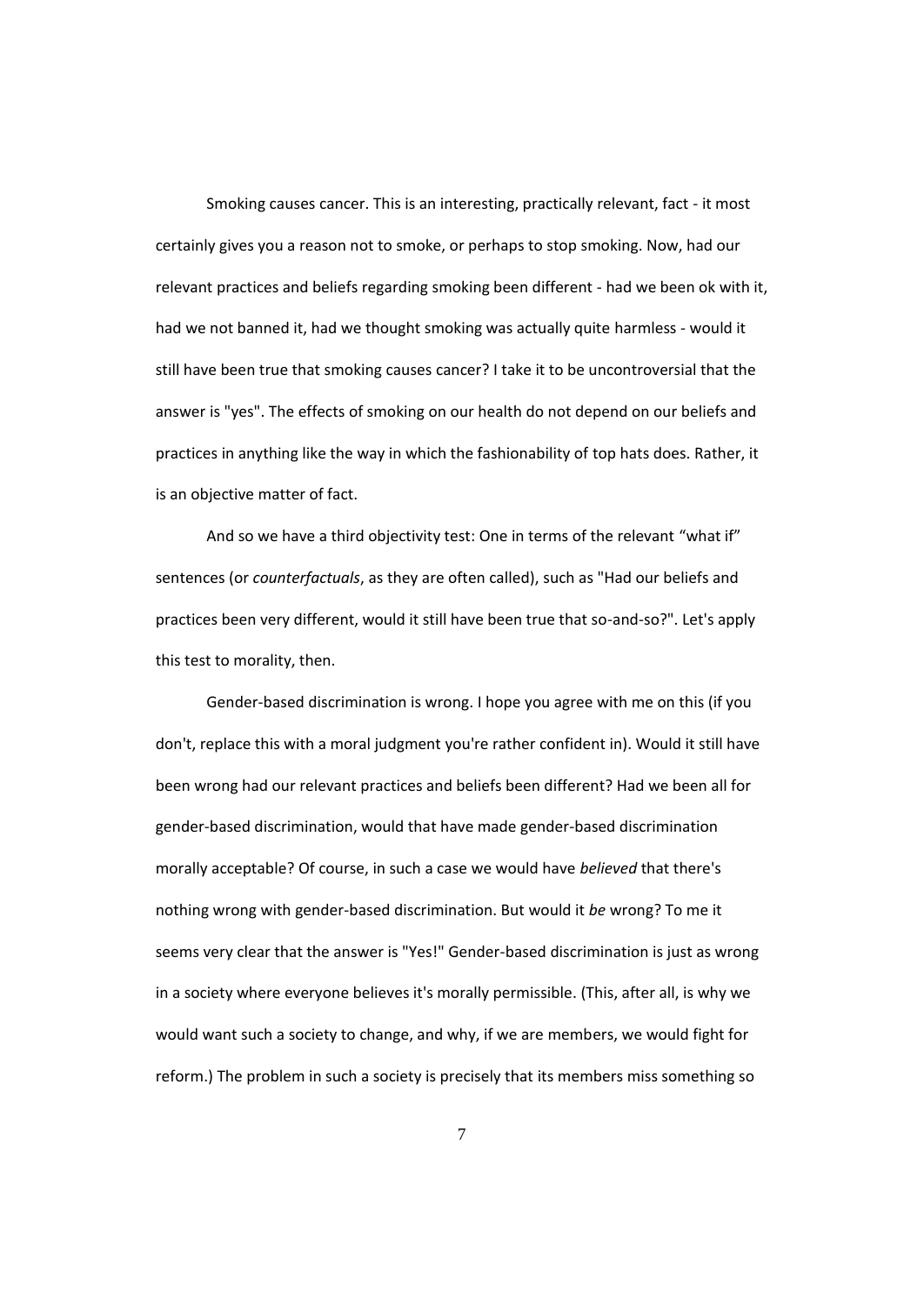important - namely, the wrongness of gender-based discrimination. Had we thought gender-based discrimination was okay, we would have been mistaken. The morality of such discrimination does not depend on our opinion of it. The people in that hypothetical society may accept gender-based discrimination, but that doesn't make such discrimination acceptable.

In this respect too, then, morality falls on the objective side. When it comes to the counterfactual test, moral truths behave more like objective, factual truths (as whether smoking causes cancer) than like purely subjective, perhaps conventional claims (say, that top hats are unfashionable).

(Exercises: Can you see how the counterfactual test relates to the spinach test? And think about your favorite music, the kind of music that you don't just like, but that you think is *good*. Had you not liked it, would it still have been good?)

## What's At Issue?

We have, then, three tests for objectivity - the spinach test, the phenomenology-ofdisagreement-and-deliberation test, and the counterfactual test. And though we haven't yet said much about what objectivity comes to, these tests test for something that is recognizably in the vicinity of what we're after with our term "objectivity".

Objectivity, like many interesting philosophical terms, can be understood in more than one way. As a result, when philosophers affirm or deny the objectivity of some subject matter, it's not to be taken for granted that they're asserting or denying the same thing. But we don't have to go through a long list of what may be meant by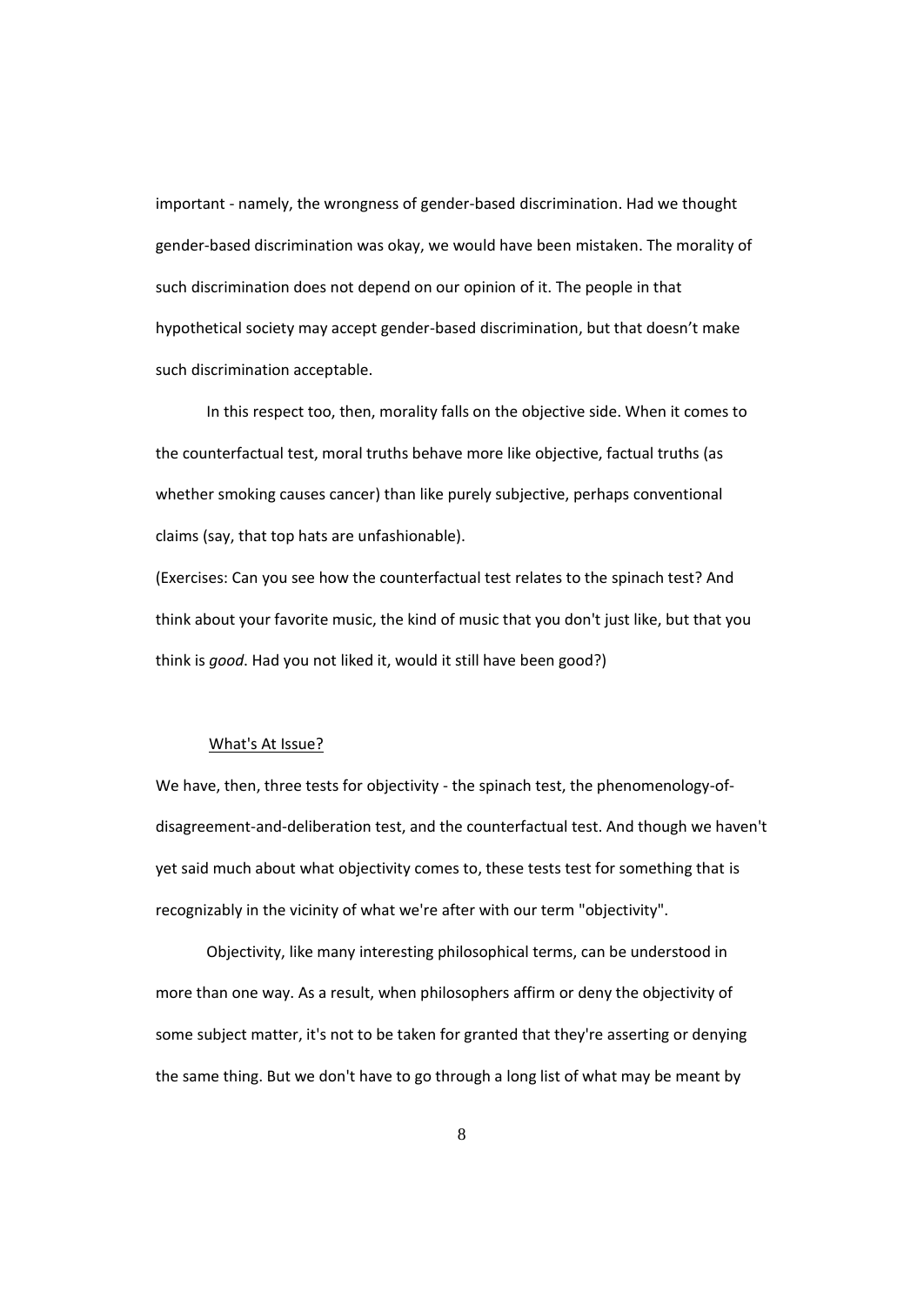morality's objectivity. It will be more productive, I think, to go about things in a different way. We can start by asking - why does it matter whether morality is objective? If we have a good enough feel for the answer to this question, we can then use it to find the sense of objectivity that we care about.

I suggest that we care about the objectivity of morality for roughly the reasons specified in the previous section: We want morality's objectivity to support our responses in those cases. We want morality's objectivity to vindicate the phenomenology of deliberation and disagreement, and our relevant counterfactual judgments. We want morality's objectivity to explain why the moral analogue of the spinach test isn't funny.

Very well, then, in what sense must morality be objective, for the phenomenology of disagreement and deliberation and our counterfactual judgments to be justified? The answer, it seems to me, is that a subject matter is objective, if the truths or facts in it exist independently of what we think or feel about them.

This notion of objectivity nicely supports the counterfactual test. If a certain truth (say, that smoking causes cancer) doesn't depend on our views about it, then it would have been true even had we not believed it. Not so for truths that do depend on our beliefs, practices, emotions (such as the truth that top hats are unfashionable). And if moral truths are similarly independent of our beliefs, desires, preferences, emotions, points of view, and so on - if, as is sometimes said, moral truths are *responseindependent –* then it's clear why gender-based discrimination would have been wrong even had we approved of it.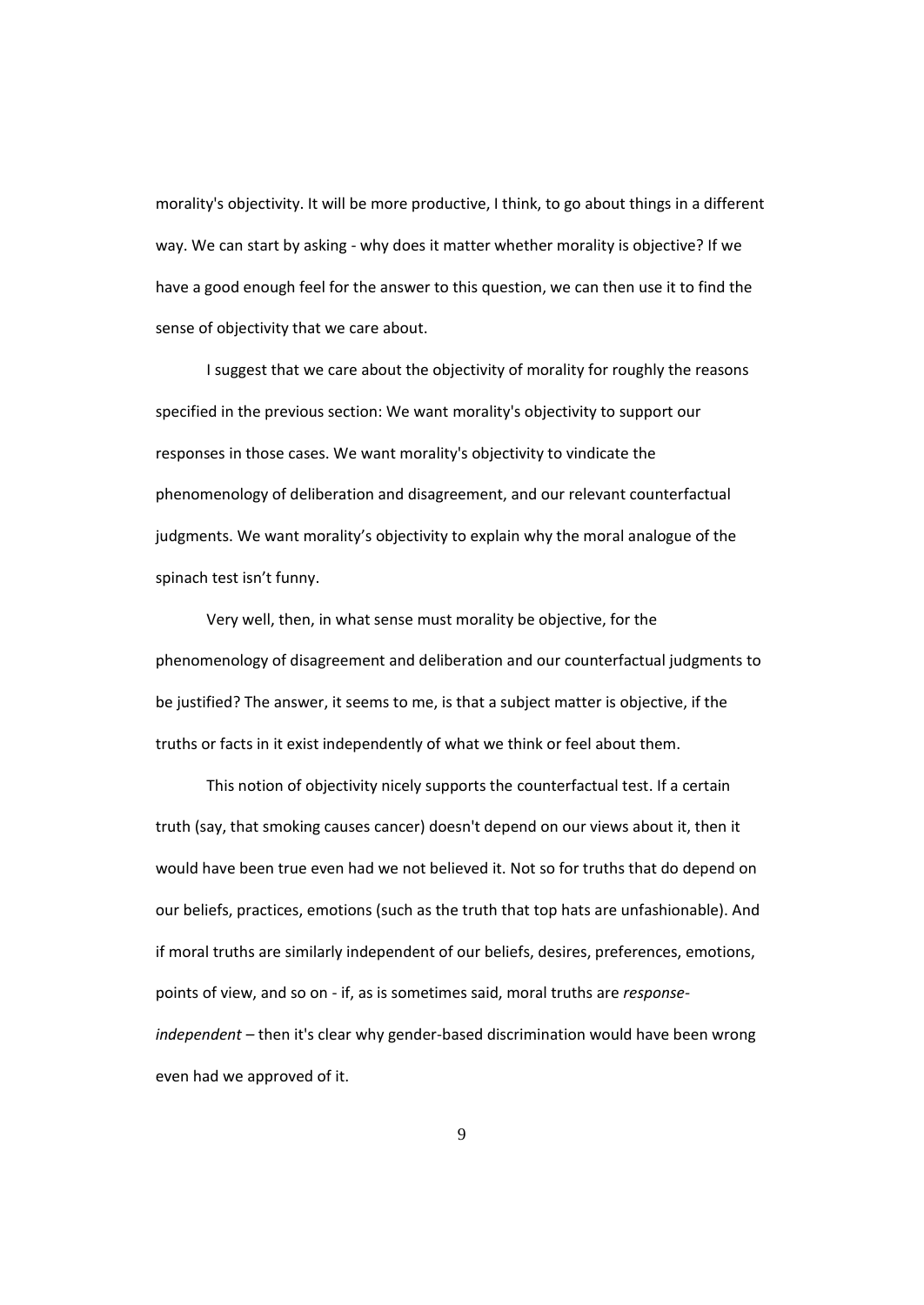Similarly, if it's our responses that make moral claims true, then in a case of disagreement, it seems natural to suppose that both sides may be right. Perhaps, in other words, your responses make it the case that abortion is morally permissible ("for you", in some sense of this very weird phrase?), and your friend's responses make it the case that abortion is morally wrong ("for her"?). But if the moral status of abortion is response-*in*dependent, we understand why moral disagreement feels like factual disagreement - one is right, one is wrong, and it's important to find out who. And of course, the whole point of the spinach test was to distinguish between caring about things just because we care about them (such as not eating spinach, if you find it yucky), and caring about things that seem to us important independently of us caring about them (such as the wrongness of racism).

Another way of making the same point is as follows: Objective facts are those we seek to discover, not those we make true. And in this respect too, when it comes to moral truths, we are in a position more like that of the scientist who tries to discover the laws of nature (which exist independently of her investigations), than that of the legislator (who creates laws).

Now, in insisting that morality is objective in this sense - for instance, by relying on the reasons given in the previous section - it's important to see what has and what has not been established. In order to see this, it may help to draw an analogy with religious discourse. So think of your deeply held religious beliefs, if you have any. (If, like me, you do not, try to think what it's like to be deeply committed to a religious belief, or perhaps think of your commitment to atheism). And try to run our tests - does it make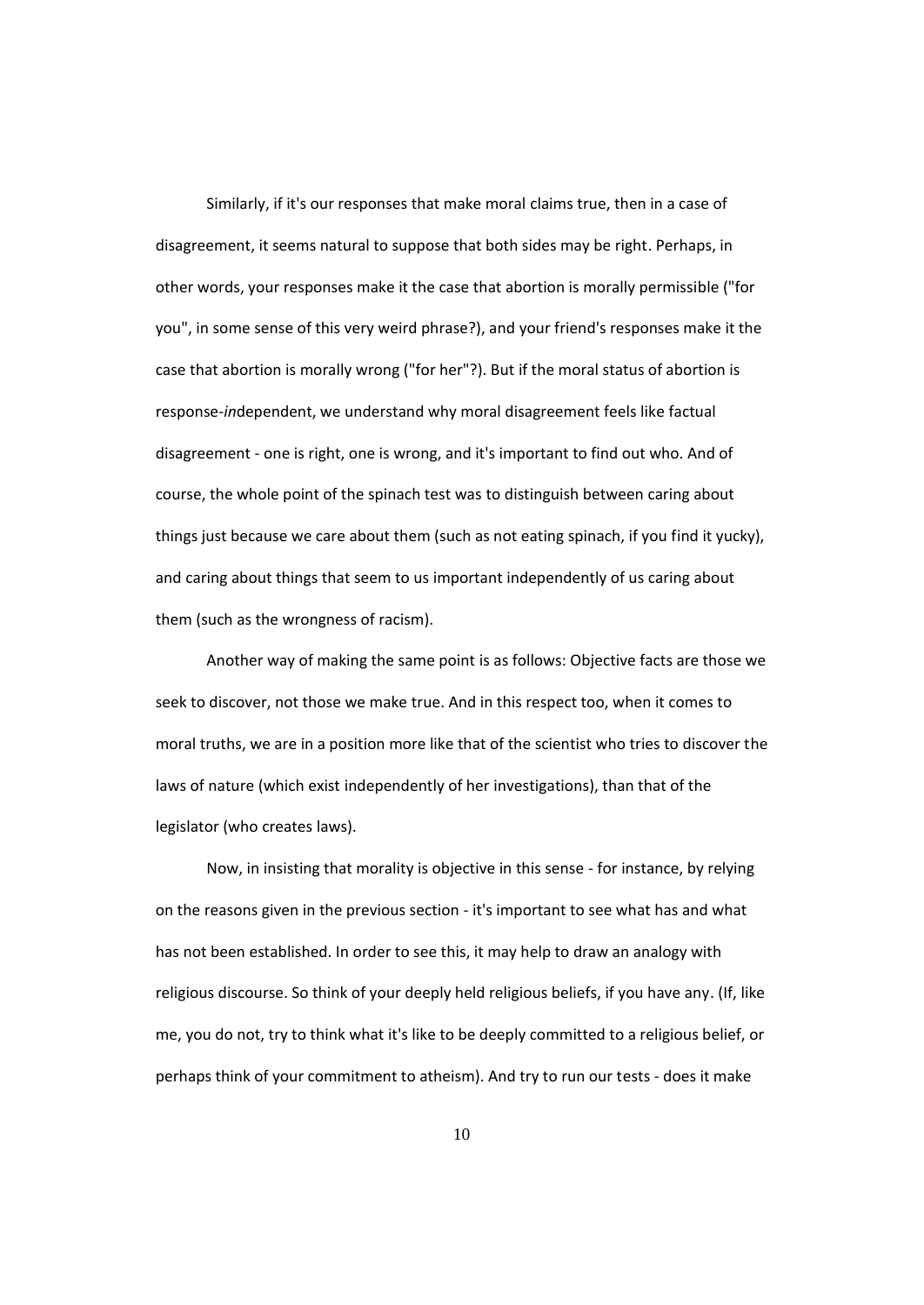sense to be happy that you were brought up under the religion in which you deeply believe, even assuming that with a different education you would have believed another religion, or no religion at all? What do you think of the phenomenology of religious deliberation and disagreement? And had you stopped believing, would the doctrines of your faith still have been true?

Now, perhaps things are not obvious here, but it seems to me that for many religious people, religious discourse passes all these objectivity tests. But from this it does not follow that atheism is false, much less that a specific religion is true. When they are applied to some specific religious discourse, the objectivity tests show that such discourse *aspires* to objectivity. In other words, the tests show what the world must be like for the commitments of the discourse to be vindicated: If (say) a Catholic's religious beliefs are to be true, what must be the case is that the doctrines of the Catholic Church hold objectively, that is, response-independently. This leaves entirely open the question whether these doctrines do in fact hold.

Back to morality, then. Here too, what the discussion of objectivity (tentatively) establishes is just something about the *aspirations* of moral discourse – namely, that it aspires to objectivity. If our moral judgments are to be true, it must be the case that things have value, that people have rights and duties, that there are better and worse ways to live our lives - and all of this must hold objectively, that is, responseindependently. But establishing that moral discourse *aspires* to objectivity is one thing. Whether *there actually are* objective moral truths is quite another.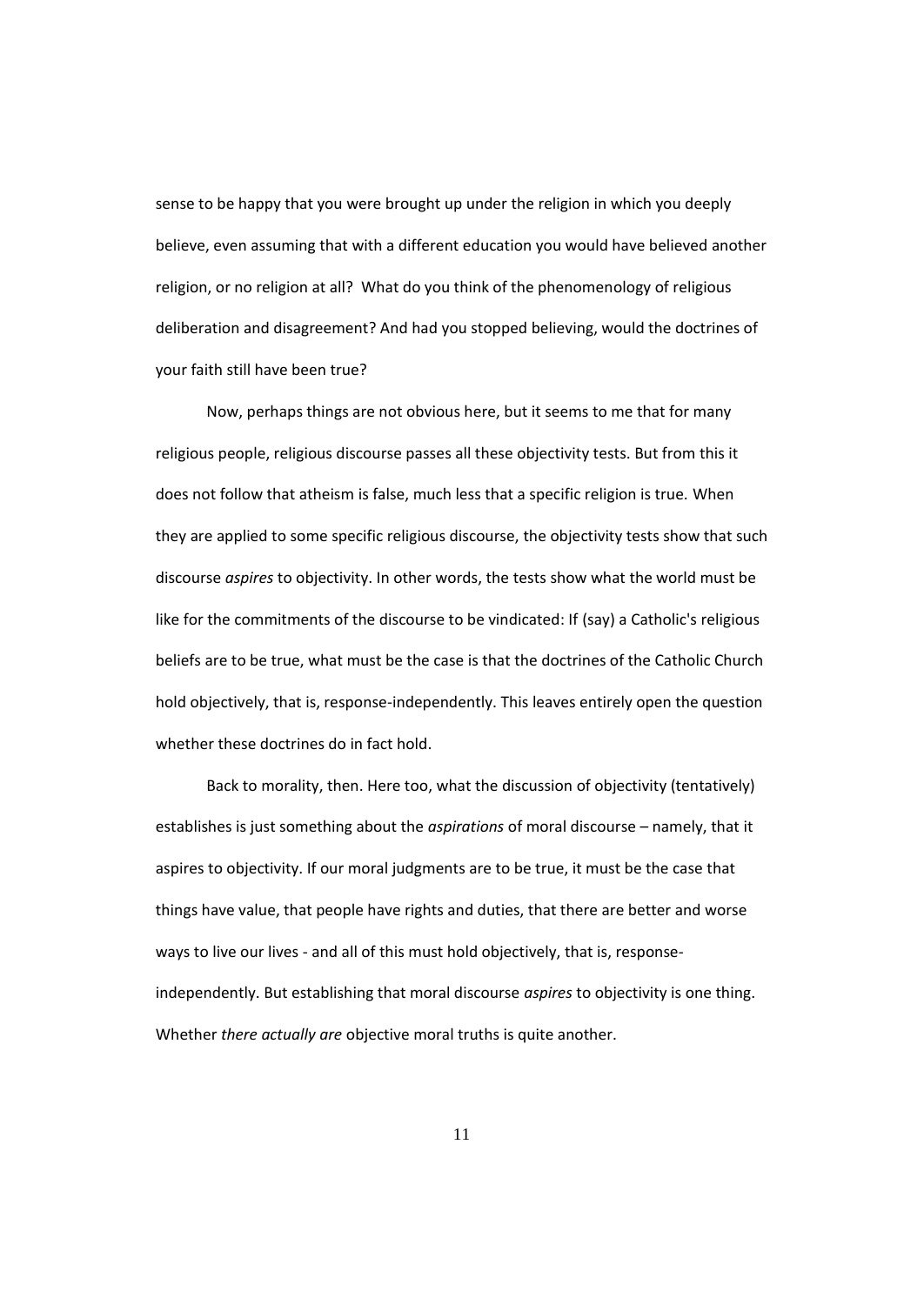And now you may be worried: Why does it matter, you may wonder, what morality's aspirations are, if (for all I've said so far) they may not be met? I want to offer two replies here. First, precisely in order to check whether morality's aspirations are in fact fulfilled, we should understand them better. If you are trying to decide, for instance, whether the commitments of Catholicism are true, you had better understand them first. Second, and more importantly, one of the things we are trying to do here is to gain a better understanding of what we are already committed to. You may recall that I started with the hypothesis that you may think you're a relativist or a subjectivist. But if the discussion so far gets things right (if, that is, morality aspires to this kind of objectivity), and if you have any moral beliefs at all (don't you think that some things are wrong? Do we really need to give gruesome examples?), then it follows that you yourself are already committed to morality's objectivity. And this is already an interesting result, at least for you.

That morality aspires in this way to objectivity also has the implication that any full metaethical theory - any theory, that is, that offers a full description and explanation of moral discourse and practice - has to take this aspiration into account. Most likely, it has to accommodate it. Less likely, but still possibly, such a theory may tell us that this aspiration is futile, explaining why even though morality is not objective, we tend to think that it is, why it manifests the marks of objectivity that the tests above catch on, and so on. What no metaethical theory can do, however, is ignore the very strong appearance that morality is objective. I get back to this in the final section, below.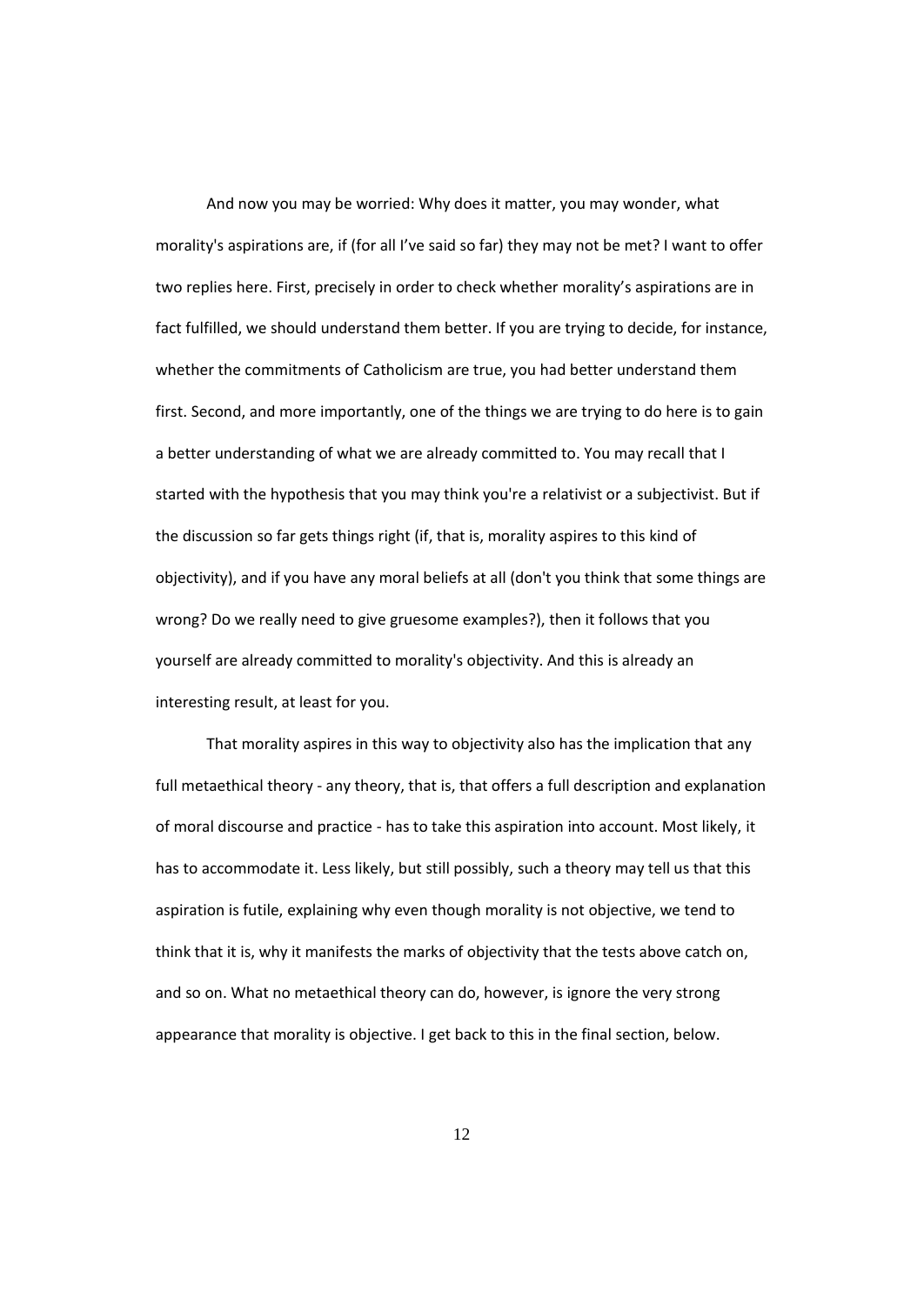#### Why Not?

As I already mentioned, we cannot rule out the possibility that under argumentative pressure we're going to have to revise even some of our most deeply held beliefs. Philosophy, in other words, is hard. And as you can imagine, claims about morality's objectivity have not escaped criticism. Indeed, perhaps some such objections have already occurred to you. In this section, I quickly mention some of them, and hint at the ways in which I think they can be coped with. But let me note how incomplete the discussion here is: There are, of course, other objections, objections that I don't discuss here. More importantly, there are many more things to say - on both sides - regarding the objections that I do discuss. The discussion here is meant as an introduction to these further discussions, no more than that. (Have I mentioned that philosophy is hard?)

### 3.1 Disagreement

I have been emphasizing ways in which moral disagreement may motivate the thought that morality is objective. But it's very common to think that something about moral disagreement actually goes the other way. For if there are perfectly objective moral truths, why is there so much disagreement about them? Wouldn't we expect, if there are such objective truths, to see everyone converging on them? Perhaps such convergence cannot be expected to be perfect and quick, but still - why is there so much persistent, apparently irreconcilable disagreement in morality, but not in subject matters whose objectivity is less controversial? If there is no answer to this question, doesn't this count heavily against morality's objectivity?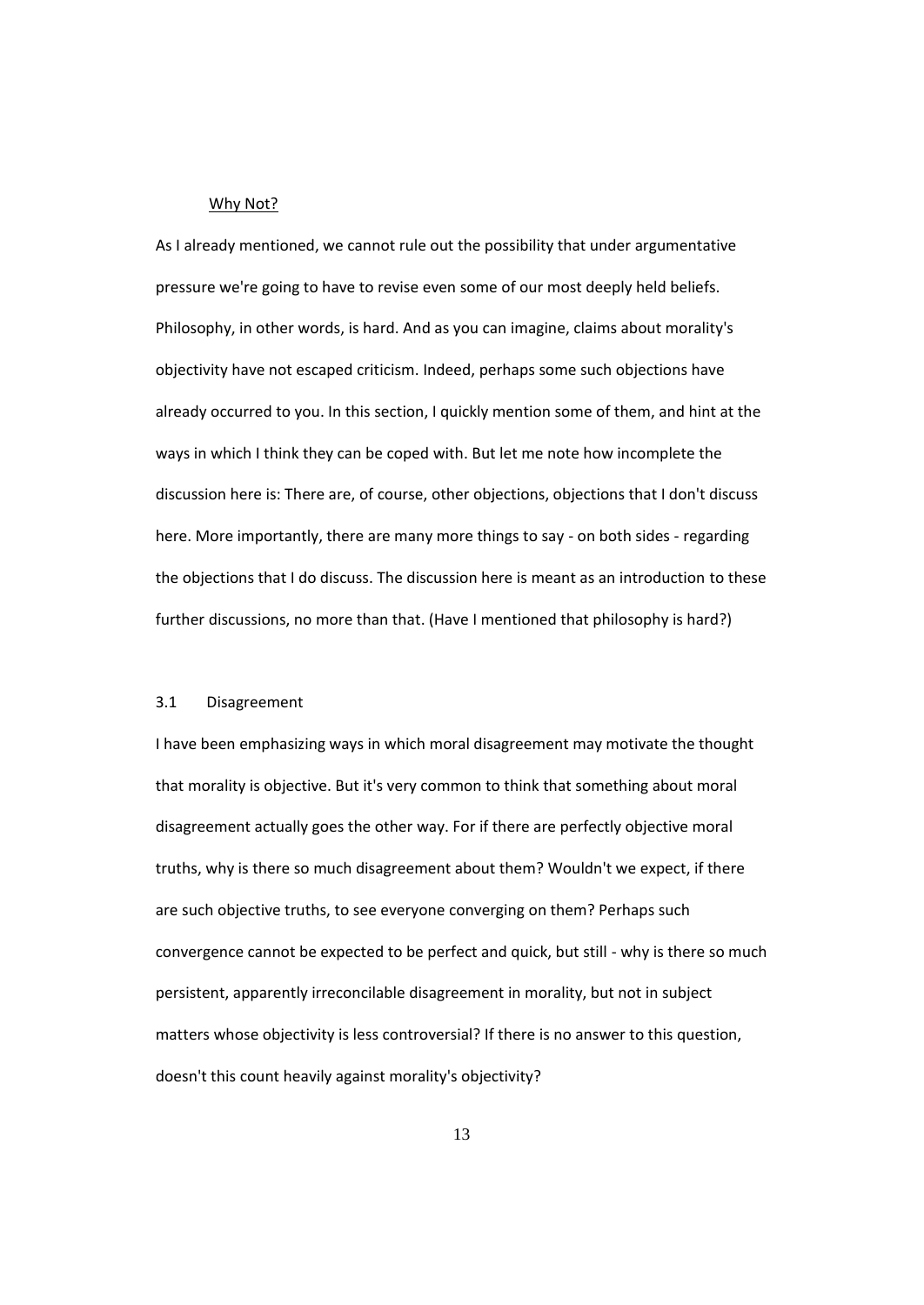It is not easy to see exactly what this objection comes to. (Exercise: Can you try and formulate a precise argument here?) It may be necessary to distinguish between several possible arguments. Naturally, different ways of understanding the objection will call for different responses. But there are some things that can be said in general here. First, the objection seems to underrate the extent of disagreement in subject matters whose objectivity is pretty much uncontroversial (think of the causes and effects of global warming again). It may also overrate the extent of disagreement in morality. Still, the requirement to explain the scope and nature of moral disagreements seems legitimate. But objectivity-friendly explanations seem possible.

Perhaps, for instance, moral disagreement is sometimes best explained by noting that people tend to accept the moral judgments that it's in their interest to accept, or that tend to show their lives and practices in good light. Perhaps this is why the poor tend to believe in the welfare state, and the rich tend to believe in property rights.

Perhaps the most important general lesson here is that not all disagreements count against the objectivity of the relevant discourse. So what we need is a criterion to distinguish between objectivity-undermining and non-objectivity-undermining disagreements. And then we need an argument showing that moral disagreement is of the former kind. I don't know of a fully successful way of filling in these details here.

Notice, by the way, that such attempts are going to have to overcome a natural worry about *self-defeat*. Some theories defeat themselves, that is, roughly, fail even by their own lights. Consider, for instance, the theory "All theories are false", or the belief "No belief is justified". (Exercise: Can you think of other self-defeating theories?). Now,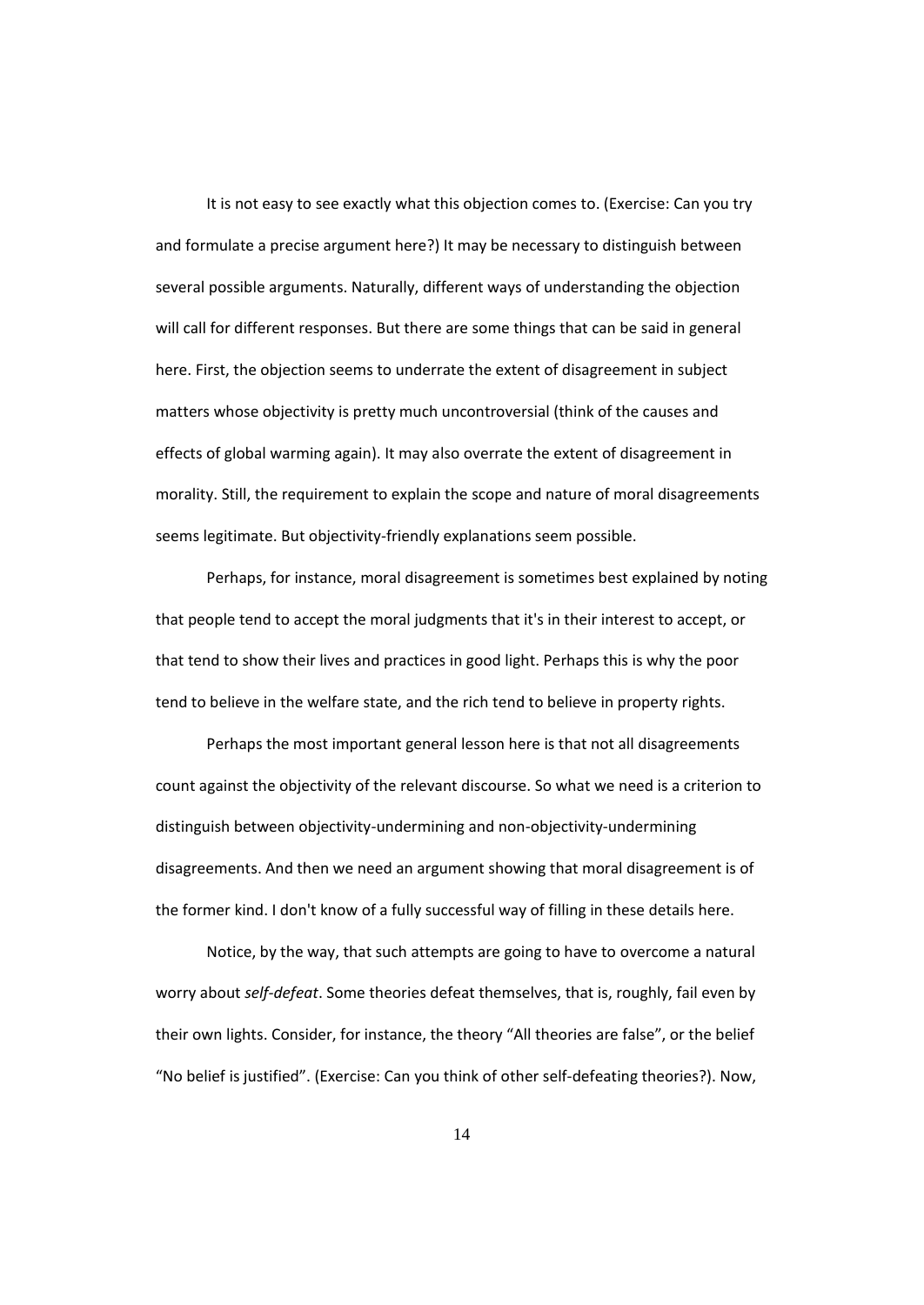disagreement in philosophy has many of the features that moral disagreement seems to have. In particular, so does metaethical disagreement. Even more in particular, so does disagreement about *whether disagreement undermines objectivity*. If moral disagreement undermines the objectivity of moral conclusions, metaethical disagreement seems to undermine the objectivity of metaethical conclusions, including the conclusion that disagreement of this kind undermines objectivity. And this starts to look like self-defeat. So if some disagreement-objection to the objectivity of morality is going to succeed, it must show how moral disagreement undermines the objectivity of morality, but metaethical disagreement does *not* undermine the objectivity of metaethical claims. Perhaps it's possible to do so. But it's not going to be easy.

## 3.2 But How Do We Know?

Even if there are these objective moral truths - for instance, the kind of objective moral truth that both sides to a moral disagreement typically lay a claim to - how can we ever come to know them? In the astronomical case of disagreement about the relative position and motion of the earth and the sun, there are things we can say in response to a similar question - we can talk about perception, and scientific methodology, and progress. Similarly in other subject matters where we are very confident that objective truths await our discovery. Can anything at all be said in the moral case? We do not, after all, seem to possess something worth calling moral perception, a direct perception of the moral status of things. And in the moral case it's hard to argue that we have an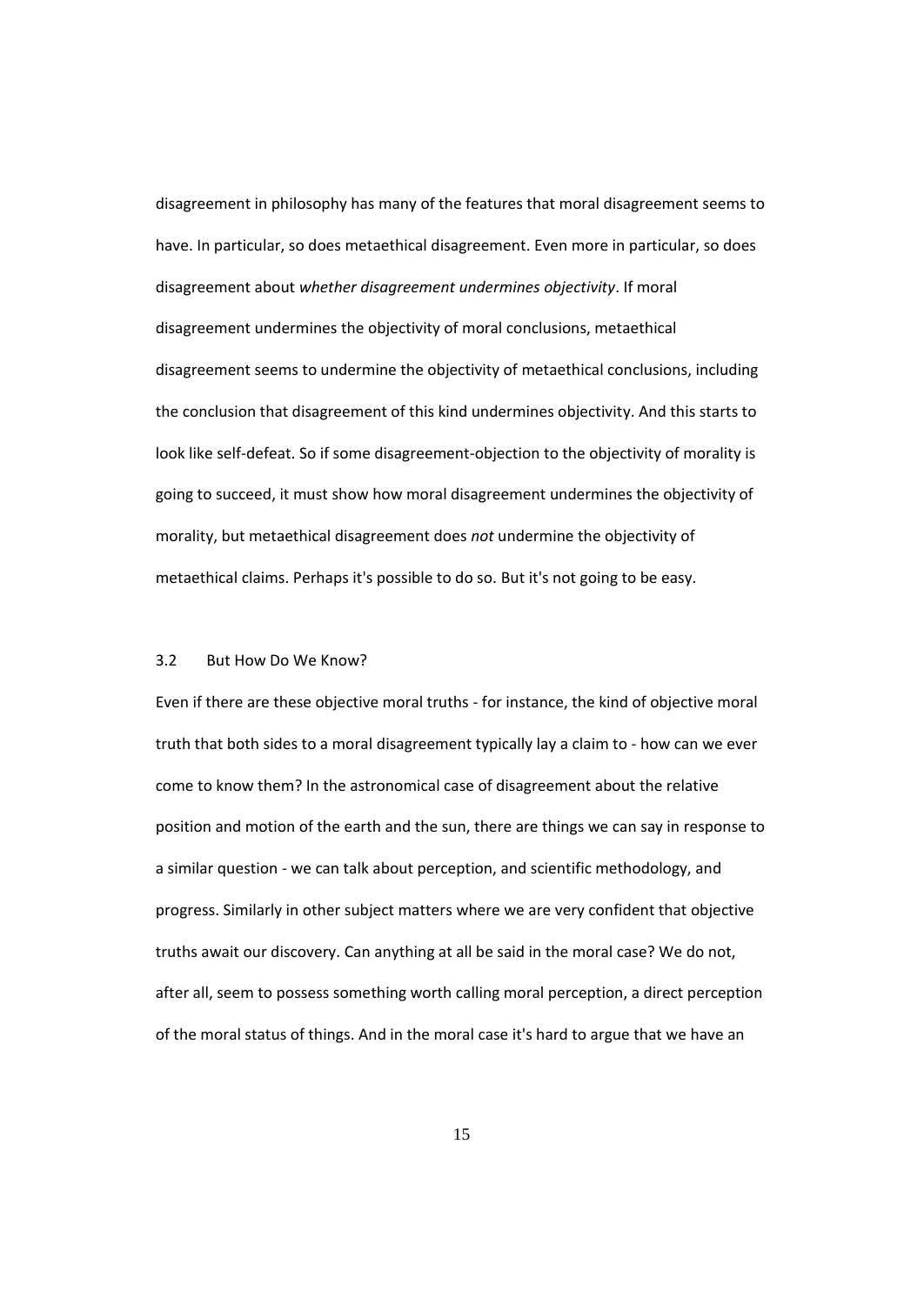established, much less uncontroversial, methodology either. (Whether there is moral progress is, I'm sure you've already realized, highly controversial.)

In other words, what we need is a moral epistemology, an account of how moral knowledge is possible, of how moral beliefs can be more or less justified, and the like. And I do not want to belittle the need for a moral epistemology, in particular, an epistemology that fits well with an objectivist understanding of moral judgments. But the objectivist is not without resources here. After all, morality is not the only subject matter where perception and empirical methodology do not seem to be relevant. Think, for instance, of mathematics, and indeed of philosophy. But we do not often doubt the reality of mathematical knowledge (philosophical knowledge is a harder case, perhaps; but, Exercise: can you see how claiming that we do not have philosophical knowledge may again give rise to a worry about self-defeat?).

Perhaps, then, what is really needed is a general epistemology of the a priori - of those areas, roughly, where the empirical method seems out of place. And perhaps it's not overly optimistic to think that any plausible epistemology of the a priori will vindicate moral knowledge as well.

Also, to say that there is no methodology of doing ethics is at the very least an exaggeration. Typically, when facing a moral question, we do not just stare at it helplessly. Perhaps we're not always very good at morality. But this doesn't mean that we never are. And perhaps at our best, when we employ our best ways of moral reasoning, we manage to attain moral knowledge.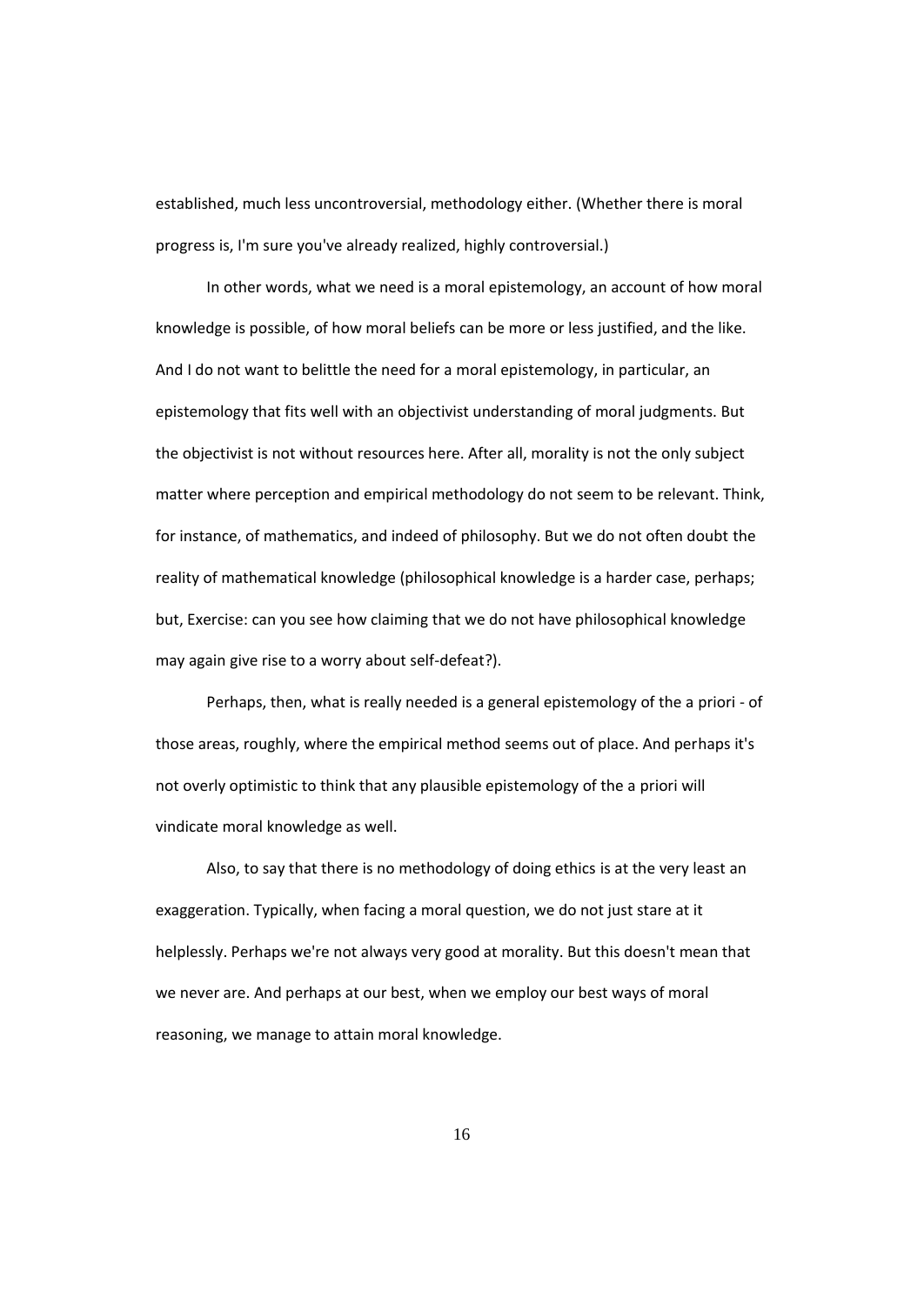(Exercise: There is no *uncontroversial* method of doing ethics. What, if anything, follows from this?)

# 3.3 Who Decides?

Still, even if moral knowledge is not especially problematic, even if moral disagreement can be explained in objectivity-friendly ways, and even if there are perfectly objective moral truths, what should we do in cases of disagreement and conflict? Who gets to decide what the right way of proceeding is? Especially in the case of inter-cultural disagreement and conflict, isn't saying something like "We're right and you're wrong about what is objectively morally required" objectionably dogmatic, intolerant, perhaps an invitation to fanaticism?

Well, in a sense, no one decides. In another sense, everyone does. The situation here is precisely as it is everywhere else: No one gets to decide whether smoking causes cancer, whether human actions contribute to global warming, whether the earth revolves around the sun. Our decisions do not make these claims true or false. But everyone gets (roughly speaking) to decide what they are going to believe about these matters. And this is so for moral claims as well.

How about intolerance and fanaticism? If the worry is that people are likely to become dangerously intolerant if they believe in objective morality, then first, such a predictions would have to be established. After all, many social reformers (think, for instance, of Martin Luther King, Jr.) who fought *against* intolerance and bigotry seem to have been inspired by the thought that their vision of equality and justice was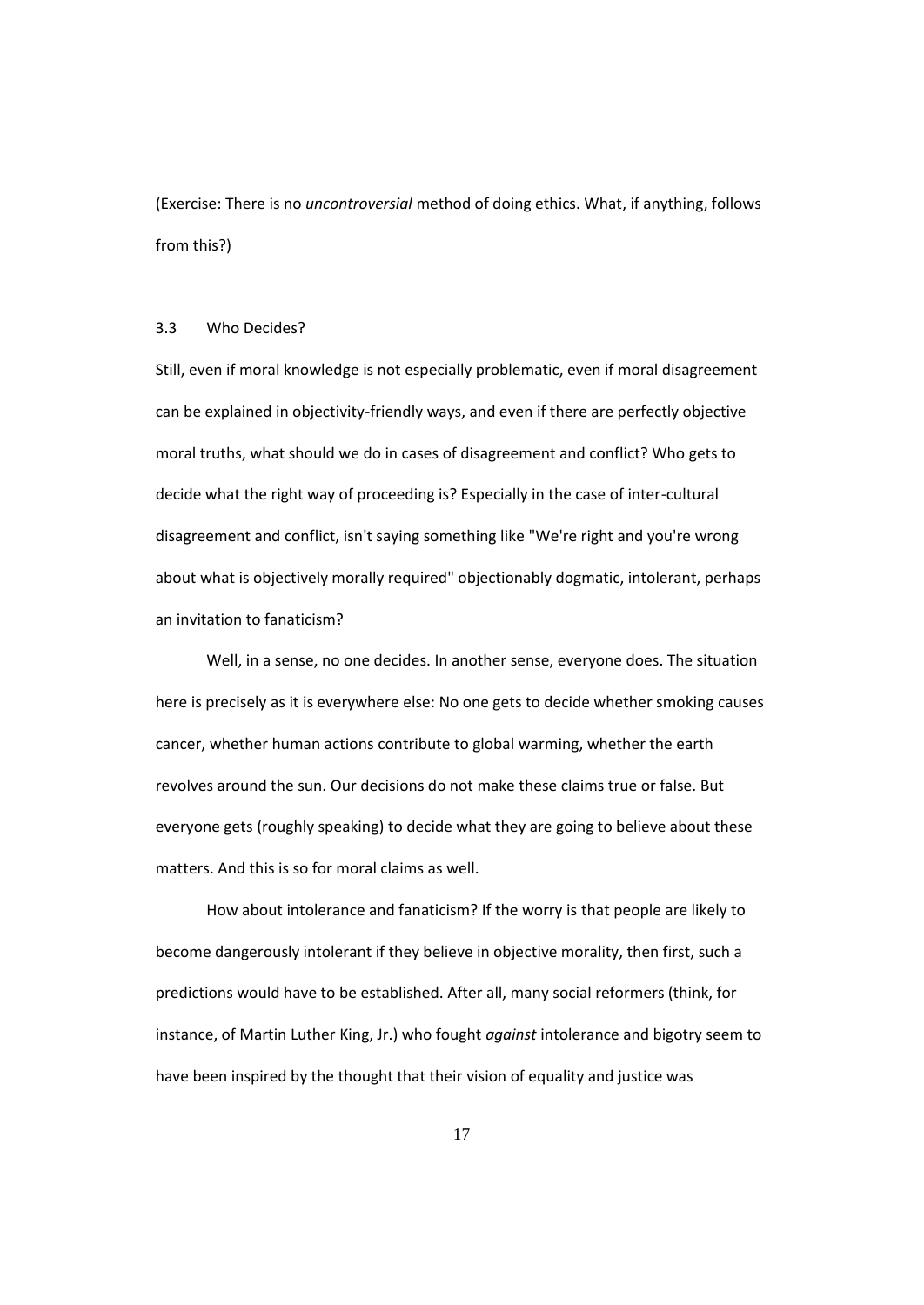objectively correct. Further, even if it's very dangerous for people to believe in the objectivity of their moral convictions, this doesn't mean that morality isn't objective. Such danger would give us reasons not to let people know about morality's objectivity. It would not give us a reason to believe that morality is not objective. (Compare: even if it were the case that things would go rapidly downhill if atheism were widely believed, this wouldn't prove that atheism is false.)

More importantly, though, it's one thing to believe in the objectivity of morality, it's quite another to decide what to do about it. And it's quite possible that the right thing to do, given morality's objectivity, is hardly ever to respond with "I am simply right and you are simply wrong!", or to be intolerant. In fact, if you think that it's wrong to be intolerant, aren't you committed to the objectivity of this very claim? (Want to run the three tests again?) So it seems as if the only way of accommodating the importance of toleration is actually to *accept* morality's objectivity, not to *reject* it.

#### **Conclusion**

As already noted, much more can be said - about what objectivity is, about the reasons to think that morality is objective, and about these (and many other) objections to morality's objectivity. Much more work remains to be done.

And one of the ways in which current literature addresses some of these issues may sound surprising, for a major part of the debate *assumes* something like morality's aspiration to objectivity in the sense above, but refuses to infer from such observations quick conclusions about the nature of moral truths and facts. In other words, many